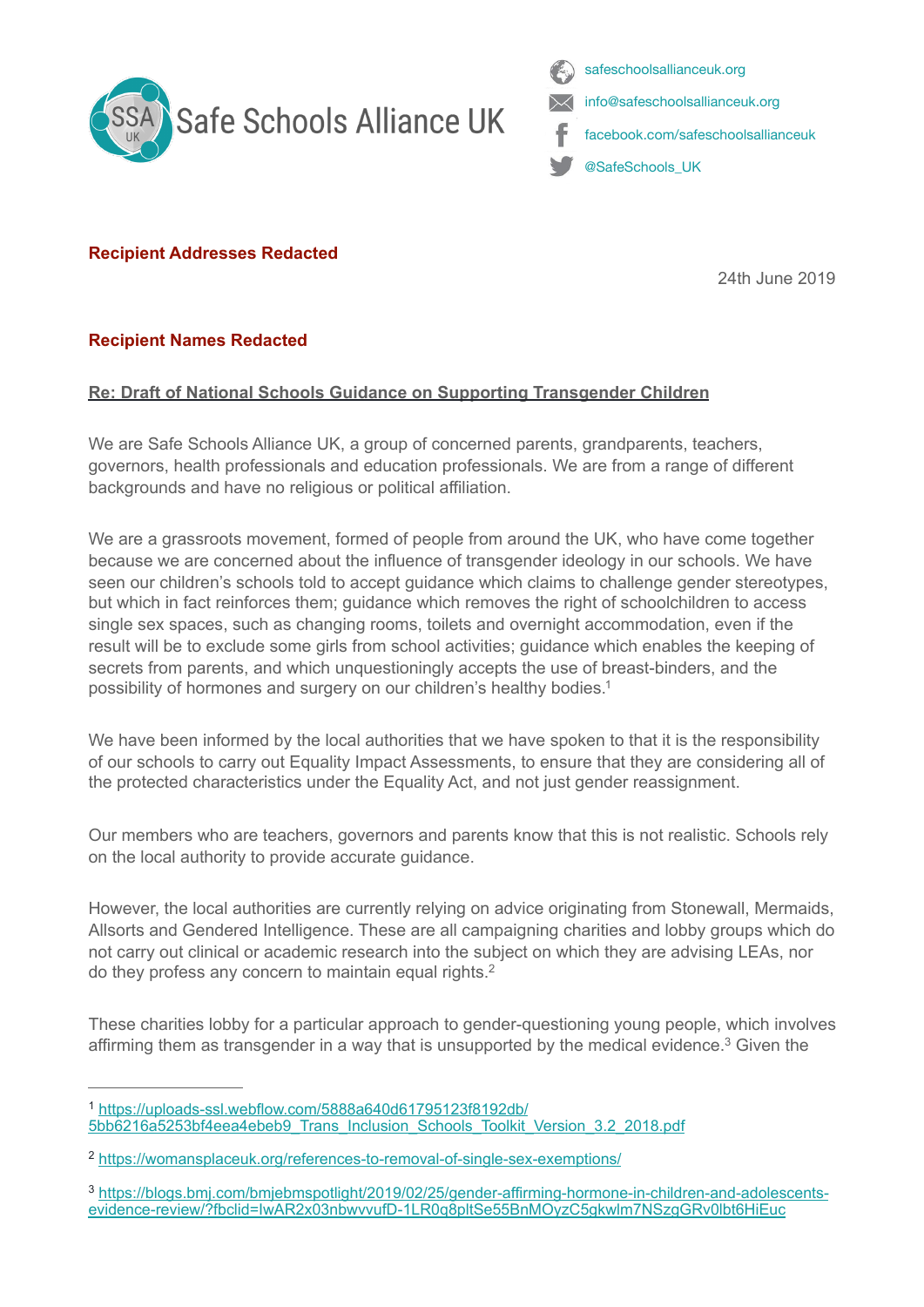

<span id="page-1-4"></span><span id="page-1-3"></span>safeschoolsallianceuk.org info@safeschoolsallianceuk.org facebook.com/safeschoolsallianceuk @SafeSchools\_UK

recent involvement of Gendered Intelligence in promoting a sado-masochism and fetish art event to primary school teachers as a way of talking about gender identity<sup>[4](#page-1-0)</sup>, we have serious concerns about the safeguarding checks carried out on these charities before allowing them to formulate guidance for schools.

We have challenged the current guidance in many local authorities around the UK, and as a result it has been suspended in Oxfordshire and Warwickshire. We are also aware that it has been withdrawn in Birmingham, pending review, and we know of other Local Authorities which have serious concerns about it. We are also aware that the Scottish Government has announced that it plans to replace the current LGBT Youth Scotland guidance on transgender young people, recognising that its approach "risks potentially excluding other girls from female-only spaces"[.5](#page-1-1)

We understand that the EHRC are creating new guidance for schools on this issue.

<span id="page-1-5"></span>Given the recent revelations in The Times about the close working relationship between the EHRC and Mermaids, and the EHRC's apparent desire to "seek trans test cases against schools and service providers<sup>%</sup>[,](#page-1-2) we do not feel confident that this quidance will be created with the safety, dignity and privacy of all children in mind.

There is clearly an overwhelming public interest in ensuring that this guidance is something that will help schools to support all children, and will not create divisions between parents and schools. In the current climate, where any public voicing of reservations leads to accusations of transphobia, you will only get a representative view when people are able to contact you directly and confidentially.

We call upon the EHRC to:

- hold a **public consultation** on your draft transgender guidance before it is published, as you have done for other policies.
- Make public, as part of the consultation: all the stakeholders you have consulted about the draft guidance; the full submissions from all stakeholders; full details of your Equality Impact Assessment on the effect of your guidance on those protected by the protected characteristics under the Equality Act that are not gender reassignment, i.e. age, disability, marriage and civil partnership, pregnancy and maternity, race, religion or belief, sex, and sexual orientation; and, in particular, how you have assessed the specific impact on female pupils - up to the age of 18 - of being forced to share private spaces with male pupils who identify as girls

<span id="page-1-0"></span><https://www.transgendertrend.com/gendered-intelligence-training-teachers-kiss-my-genders/> [4](#page-1-3)

<span id="page-1-1"></span><https://news.gov.scot/speeches-and-briefings/statement-on-gender-recognition> [5](#page-1-4)

<span id="page-1-2"></span>[https://www.thetimes.co.uk/article/parents-anger-as-child-sex-change-charity-puts-private-emails-online-](https://www.thetimes.co.uk/article/parents-anger-as-child-sex-change-charity-puts-private-emails-online-tl0g5hwcg) [6](#page-1-5) tl0g5hwcg